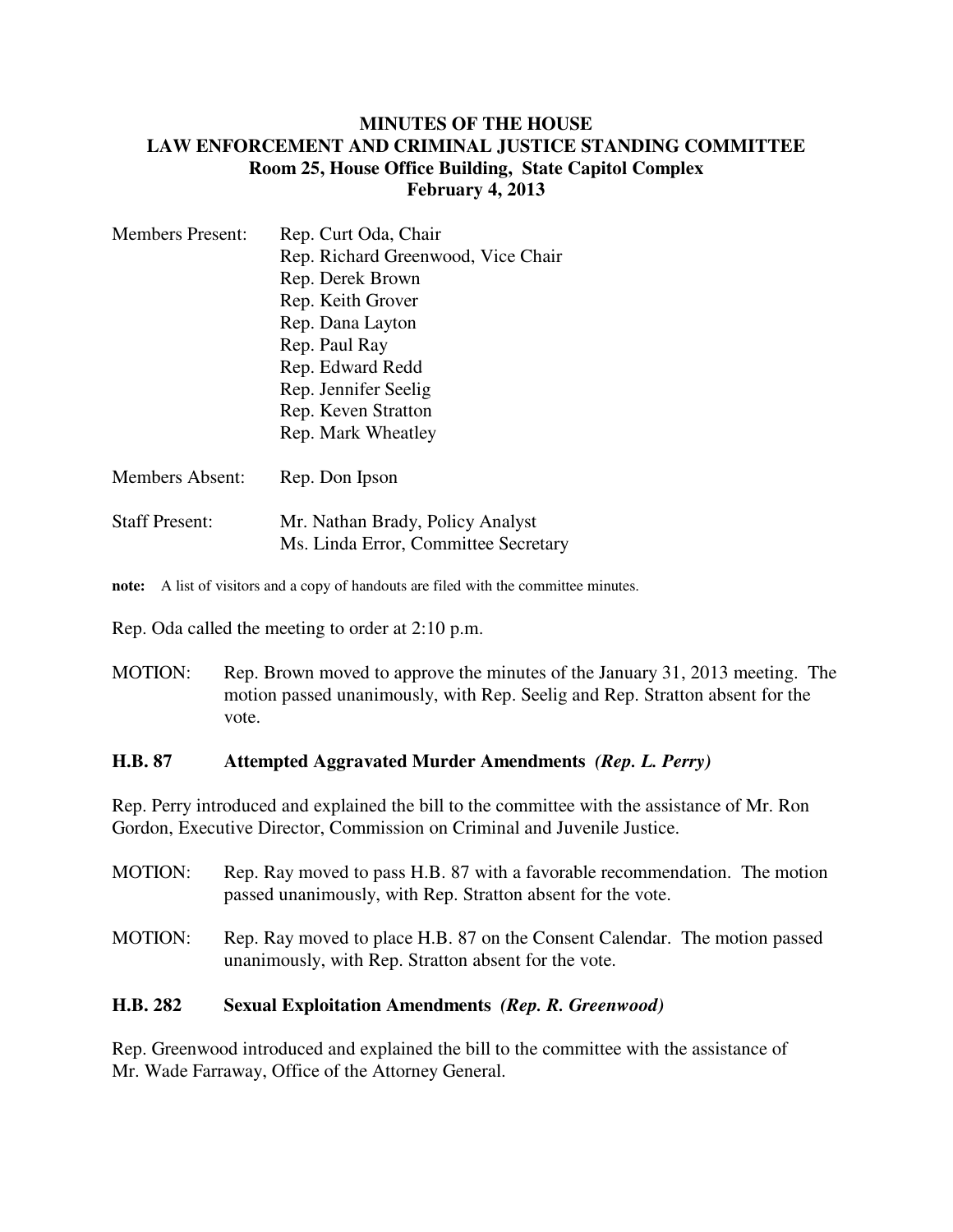House Law Enforcement & Criminal Justice Standing Committee March 7, 2013 Page 2

MOTION: Rep. Ray moved to pass H.B. 282 with a favorable recommendation. The motion passed unanimously, with Rep. Stratton absent for the vote.

### **H.B. 93 Traffic Violations Amendments** *(Rep. J. Peterson***)**

Spoke in favor of the bill: Mr. Steven Thompson, citizen, Ogden Utah

MOTION: Rep. Brown moved to amend the bill as follows:

- *1. Page 1, Line 17:*
	- 17 **{ another peace officer was involved in the accident or }** any person involved in the
- *2. Page 2, Lines 42 through 44:*
	- 42 (ii)  $\{\hat{A}\}\}$  any person involved in the accident sustained serious bodily injury or death as a
	- 43 proximate result of the accident **{ ; or**
	- **44 (B) another peace officer was involved in the accident. } .**

The motion to amend passed unanimously, with Rep. Stratton absent for the vote.

MOTION: Rep. Ray moved to amend the bill as follows:

1. Page 2. Line 39, After "violation" insert ", at the accident scene."

**SUBSTITUTE** 

MOTION: Rep. Greenwood moved to amend the bill as follows:

Page 2, lines 39 through 40:

(4) (a) A peace officer may not issue a citation for a moving traffic violation **at the traffic <u>collision scene</u>** <u>under</u> this chapter if:

The motion to amend passed unanimously, with Rep. Grover absent for the vote.

MOTION: Rep. Greenwood moved to pass H.B. 93 with a favorable recommendation. The motion passed unanimously, with Rep. Grover absent for the vote.